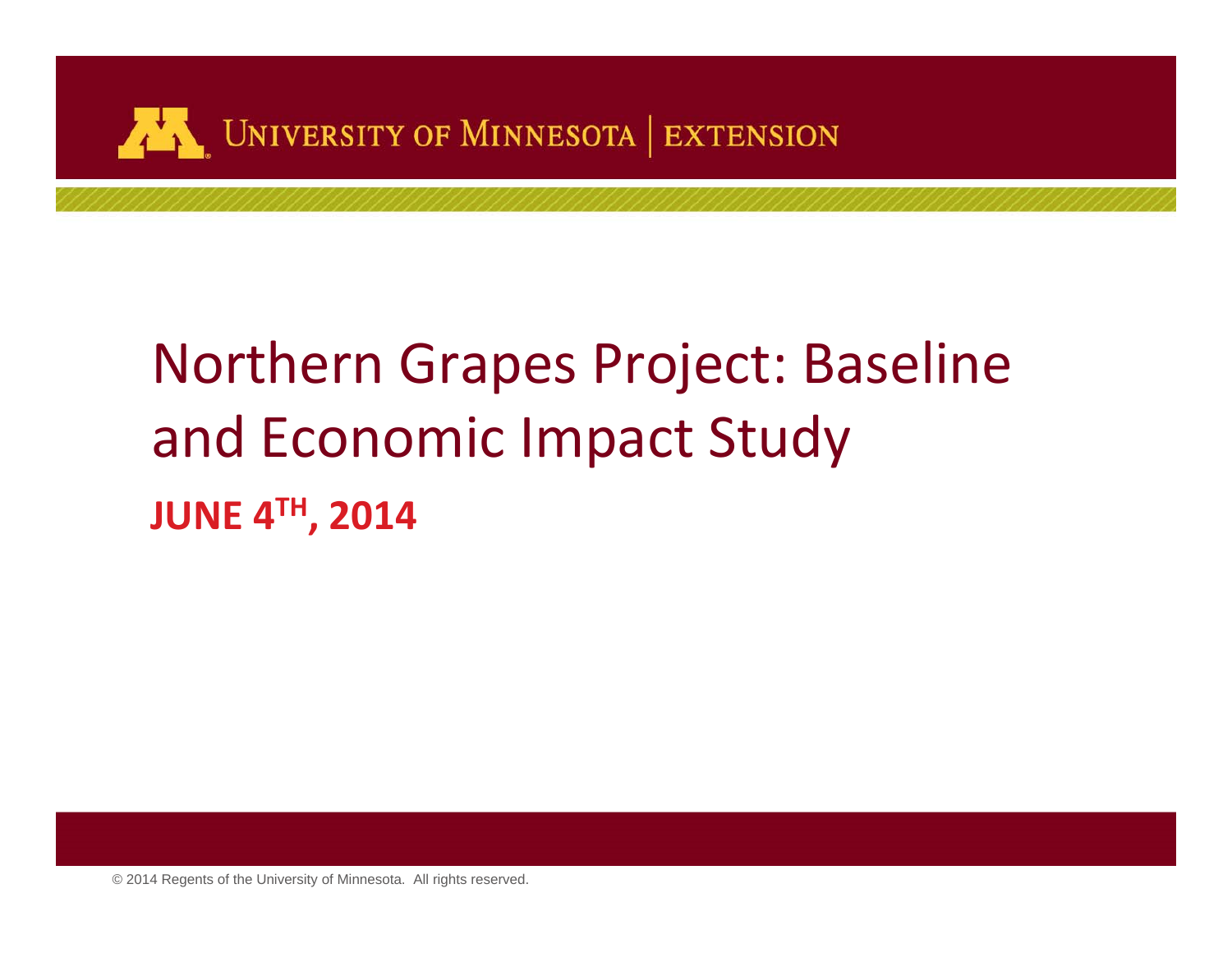### **NORTHERN GRAPES PROJECT GOALS**

- **The vine**
- **In the vineyard**
- **At the winery**
- **Marketing and economics**





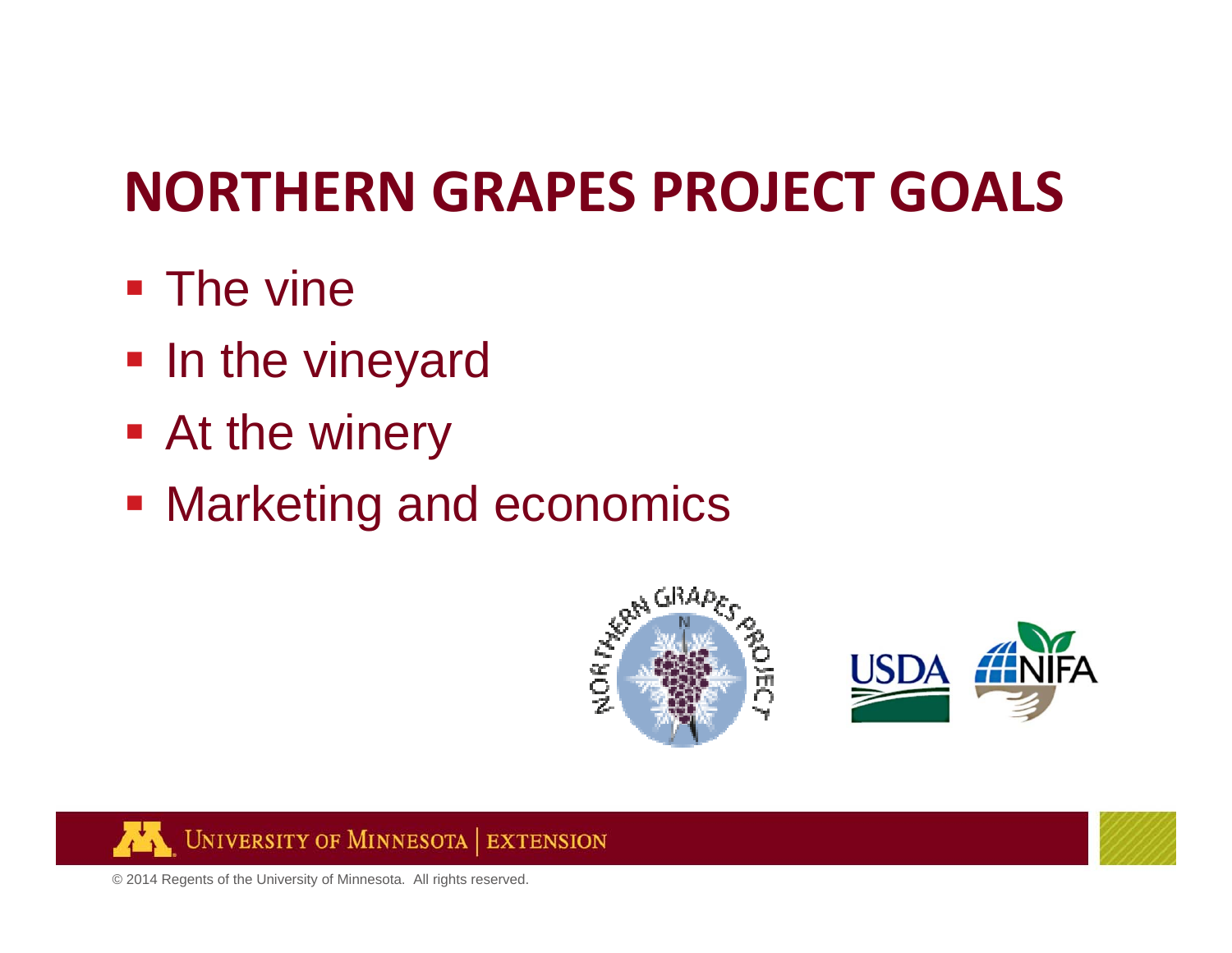### **MARKETING AND ECONOMICS**

- **Tasting room customer preferences,** satisfaction, and sales (Gomez, Cornell)
- **Tasting room visitors and tourists (Holecek** and McCole, Michigan State)
- Winery collaboration (Holecek and McCole, Michigan State)
- **Economic impact and baseline study** (Tuck and Gartner, Minnesota)



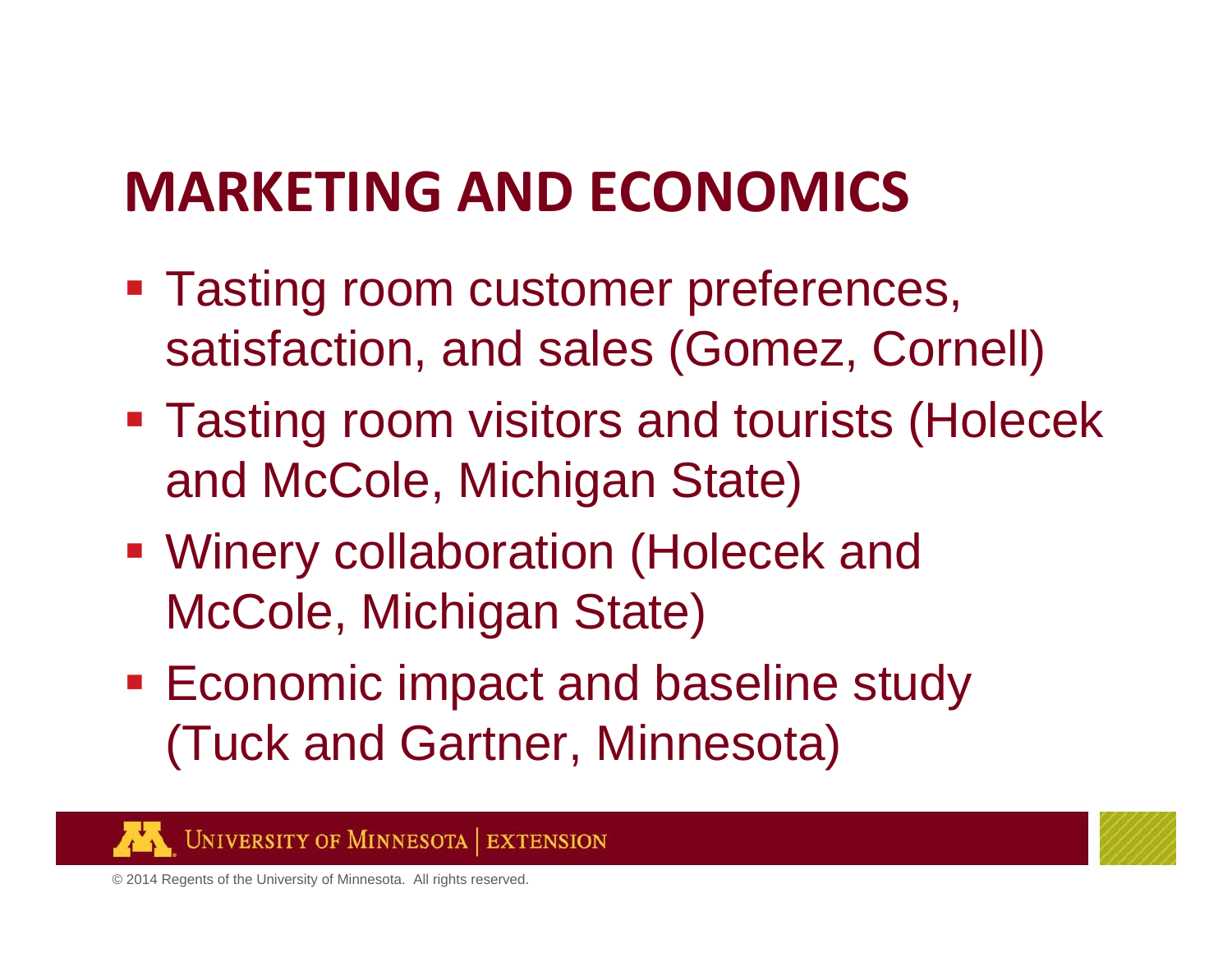# **BASELINE STUDY & EIA**

- Developed 2 questionnaires
	- Vineyards
	- Wineries



- **Email invites to all lists provided**
- **Northern Grapes webinars open link**
- **Based on lists, had an overall response** rate of 21%.
- **Sent in early spring (March-April)**



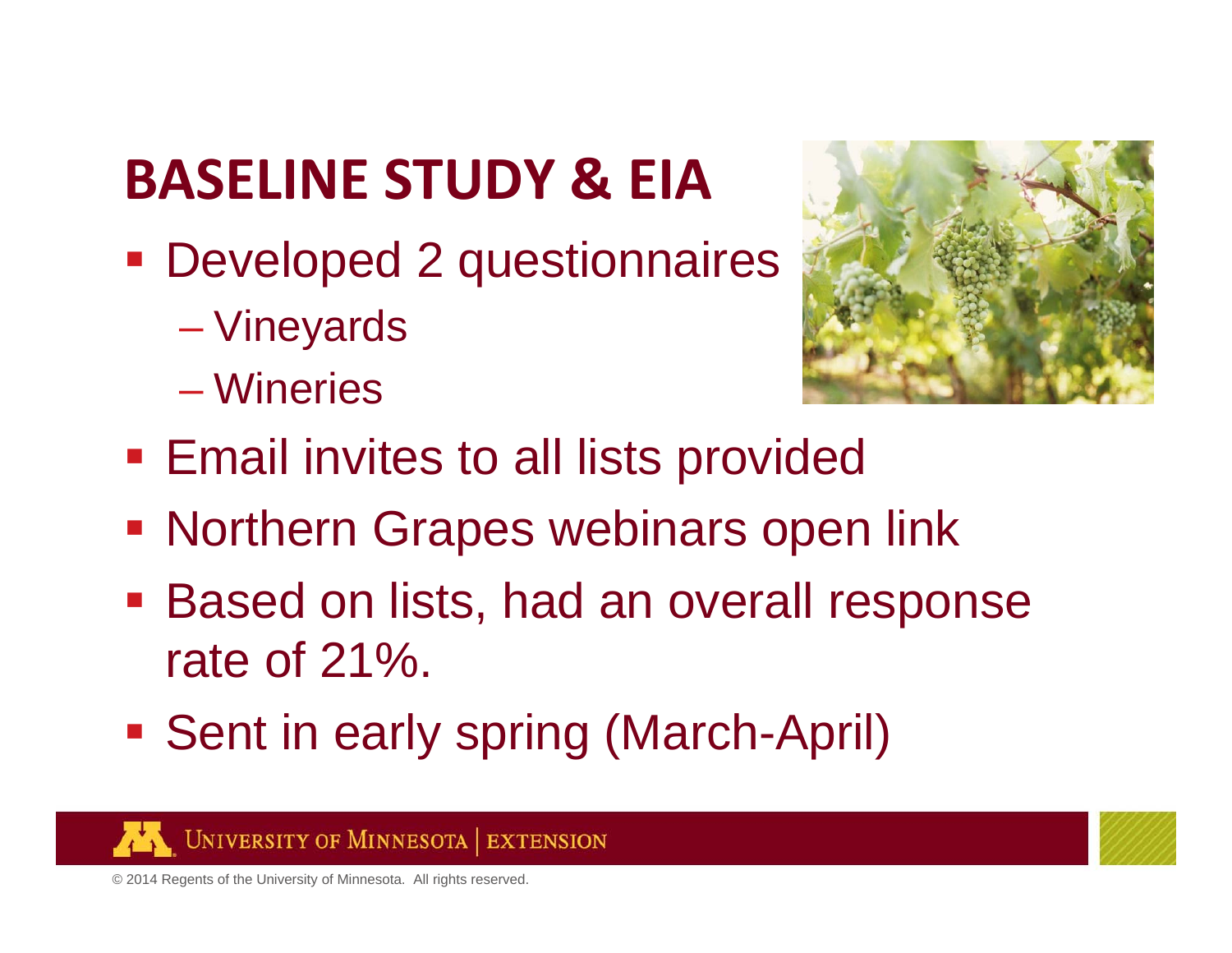#### **ECONOMIC IMPACT APPROACH**



UNIVERSITY OF MINNESOTA EXTENSION